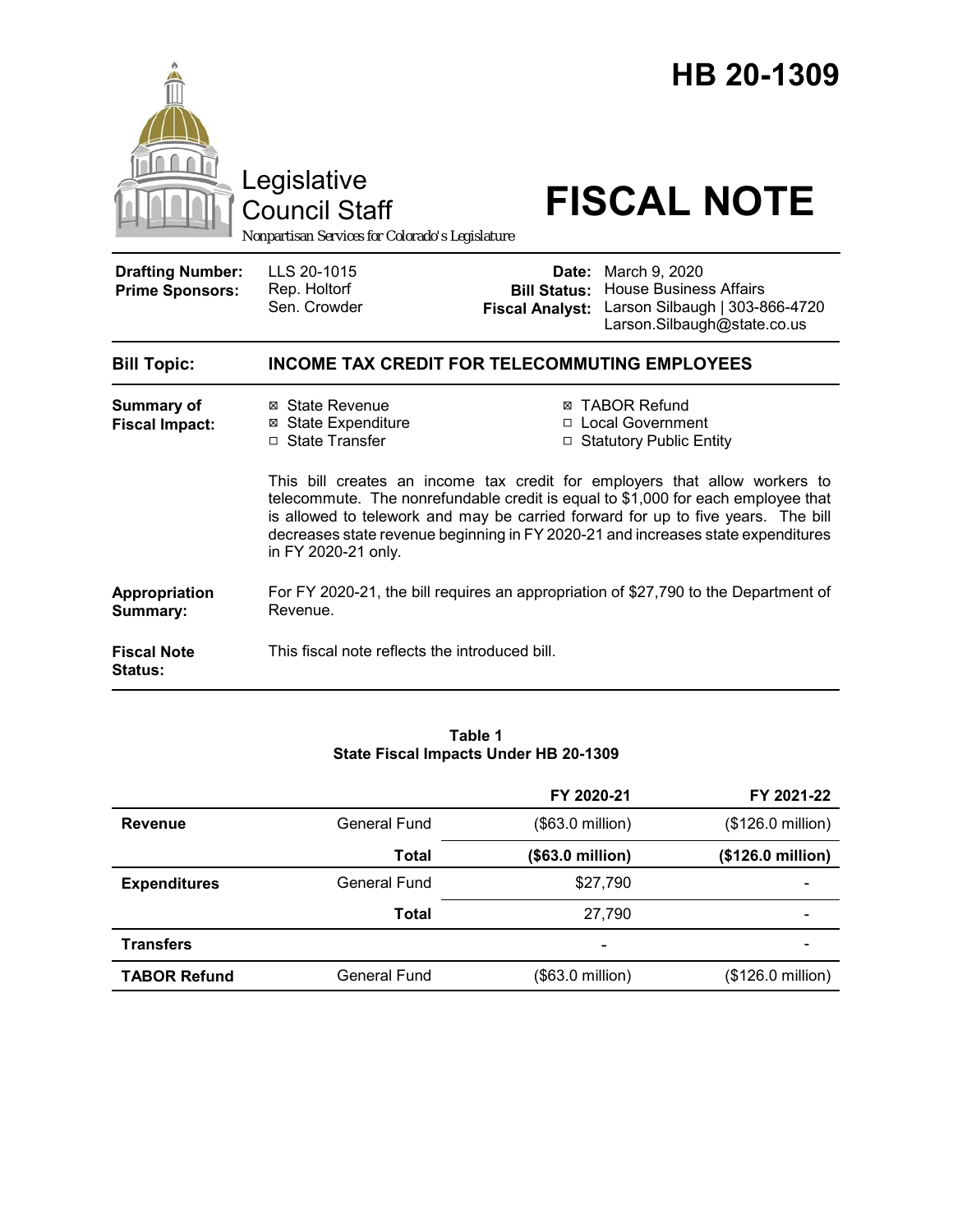March 9, 2020

## **Summary of Legislation**

The bill creates an income tax credit for employers equal to \$1,000 per employee that is allowed to telecommute at least two-thirds of the time. The credit is not refundable. If taxpayers do not have sufficient tax liability to use the entire credit, they may carry any unused credit forward for up to five years. The credit is available in tax years 2021 through 2031.

### **State Revenue**

This bill will reduce corporate and individual income tax revenue by up to \$63.0 million in FY 2020-21 and up to \$126.0 million starting in FY 2021-22. Income tax revenue is subject to TABOR.

**Assumptions.** The U.S. Census Bureau provides detailed survey information about employment status and place of work. Based on the 2018 American Community Survey, an estimated 125,979 Coloradans worked from home for wages. It is assumed that this population qualifies for the credit as they satisfy both the employee-employer relationship and the telecommuting requirements in the bill. Table 2 shows the number of workers in private industries in Colorado covered by the survey and the number that work from home.

|                                                          | Total             | <b>Work from</b> |         |
|----------------------------------------------------------|-------------------|------------------|---------|
| <b>Industry</b>                                          | <b>Employment</b> | Home             | Percent |
| Accommodation and Food Services                          | 286,415           | 4,868            | $1.7\%$ |
| Administrative and support and waste management services | 140,586           | 6,943            | 4.9%    |
| Agriculture, Forestry, Fishing, and Hunting              | 31,314            | 1,904            | 6.1%    |
| Arts, Entertainment, and Recreation                      | 86,687            | 2,016            | 2.3%    |
| Construction                                             | 209,647           | 4,790            | 2.3%    |
| <b>Educational Services</b>                              | 293,341           | 8,980            | 3.1%    |
| Finance and Insurance                                    | 138,094           | 12.004           | $8.7\%$ |
| <b>Health Care and Social Assistance</b>                 | 372,775           | 12,841           | 3.4%    |
| Management of companies and enterprises                  | 4,405             | 170              | 3.9%    |
| Manufacturing                                            | 210,564           | 9.554            | 4.5%    |
| Mining, Quarrying, and Oil and Gas Extraction            | 38,384            | 1,021            | 2.7%    |
| Other Services, Except Public Administration             | 130,344           | 5,438            | 4.2%    |
| Professional, Scientific, and Technical Services         | 241,685           | 27,498           | 11.4%   |
| Real Estate and Rental and Leasing                       | 52,878            | 3,327            | 6.3%    |
| <b>Retail Trade</b>                                      | 364,717           | 9,413            | 2.6%    |
| Transportation and Warehousing                           | 228,097           | 10,756           | 4.7%    |
| <b>Wholesale Trade</b>                                   | 74,349            | 4,456            | 6.0%    |
| <b>Grand Total</b>                                       | 2,904,282         | 125,979          | 4.3%    |

**Table 2 Number of Employees that Work From Home by Industry**

*Source: U.S. Census Bureau, 2018 American Community Survey, 5-year estimates.*

Based on the data in Table 2, allowing for a \$1,000 credit per employee results in a \$126.0 million annual revenue reduction. The FY 2020-21 impact represents a partial-year impact to account for accrual accounting for six months of the credit claimed starting in 2021. The fiscal note limits the revenue impact to Colorado employees that telecommute, although there are no requirements that the credit be claimed for Colorado employees.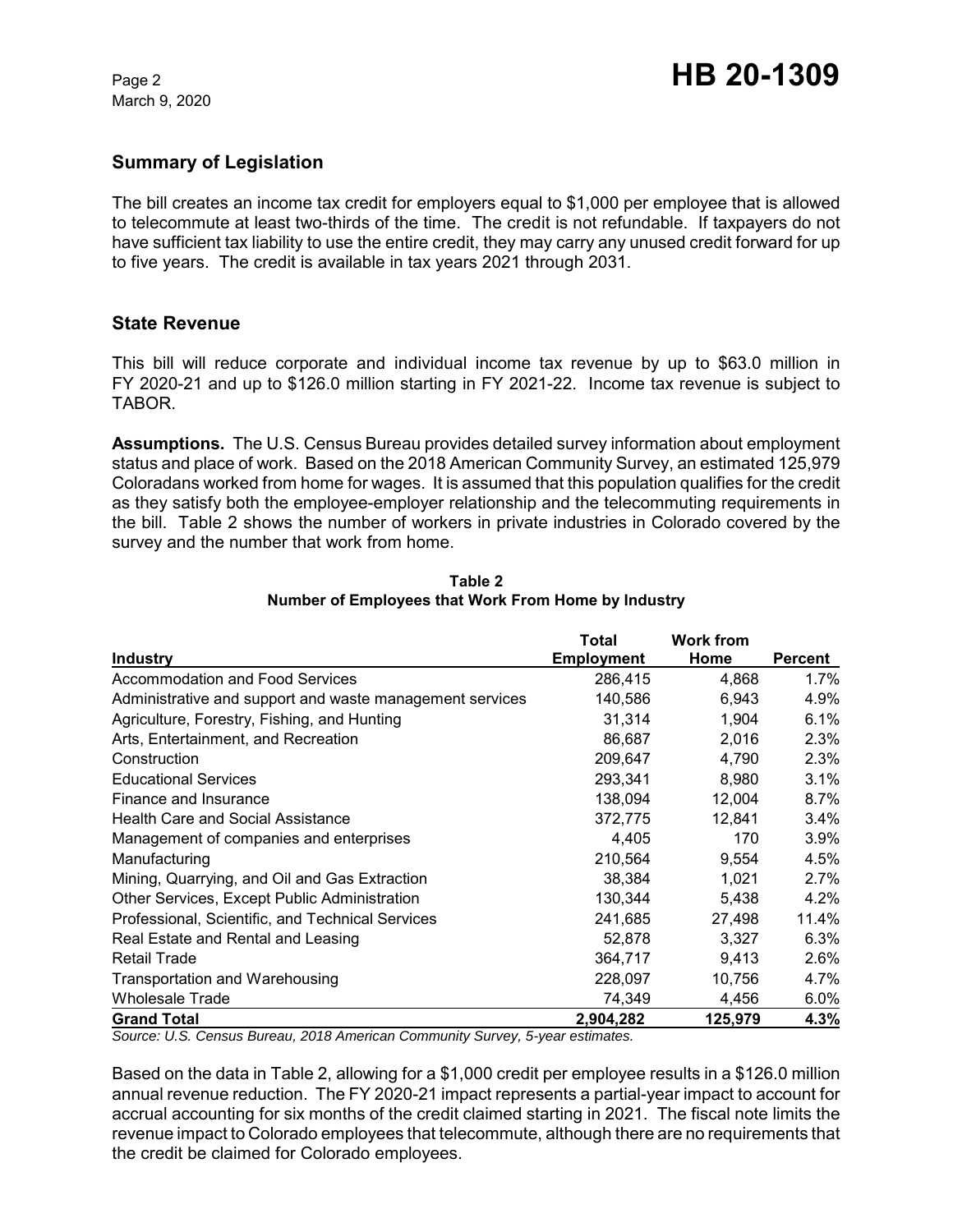March 9, 2020

To the extent that more employees work from home because of the bill or because employers choose to offer telecommuting as a benefit, the revenue impact will be higher. To the extent that taxpayers do not have the tax liability to use the full \$1,000 credit per worker, the annual revenue impact will be lower.

### **State Expenditures**

Implementing the bill will increase General Fund expenditures to the Department of Revenue by \$27,790 in FY 2020-21, \$10,284 of this amount will be reappropriated to the Department of Personnel and Administration as shown in Table 3.

|                                        | FY 2020-21 | FY 2021-22 |
|----------------------------------------|------------|------------|
| <b>Department of Revenue</b>           |            |            |
| GenTax Programing                      | 4.950      |            |
| <b>Testing and Validation</b>          | 12,556     |            |
| Form processing, reappropriated to DPA | 10.284     |            |
| <b>Total Cost</b>                      | \$27,790   |            |

#### **Table 3 Expenditures Under HB 20-1309**

 *\* Centrally appropriated costs are not included in the bill's appropriation.*

**Administering the credit.** This bill requires expenditures of \$17,506 to program, test, and update database fields in the Department of Revenue's GenTax software system. Programming costs are estimated at \$4,950, representing 22 hours of contract programming at a rate of \$225 per hour. Costs for planning, testing, and implementing the bill at the department are estimated at \$12,556, representing 420 hours of contract testing and implementation. The DOR will also require \$10,284 to be reappropriated to the Department of Personnel and Administration to process modified tax forms. Expenditures in the Office of Research and Analysis are required for changes in the related GenTax reports so that the department can access and document tax statistics related to the new tax policy. These costs are estimated at \$1,404 in FY 2022-23.

**Compliance costs.** The fiscal note does not include any compliance costs for the DOR. As currently written, taxpayers may claim the credit for the number of employees that are allowed to work from home more than two-thirds of the time. The DOR has no way to identify the number of employees that qualify for the credit or have the information needed to disallow the credit.

**TABOR refunds.** The bill is expected to decrease state General Fund obligations for TABOR refunds by \$63.0 million in FY 2020-21 and \$126.0 million in FY 2021-22. Under current law and the December 2019 Legislative Council Staff forecast, the bill will correspondingly decrease the amount refunded to taxpayers via sales tax refunds made available on income tax returns for tax years 2021 and 2022, respectively. A forecast of state revenue subject to TABOR is not available beyond FY 2021-22.